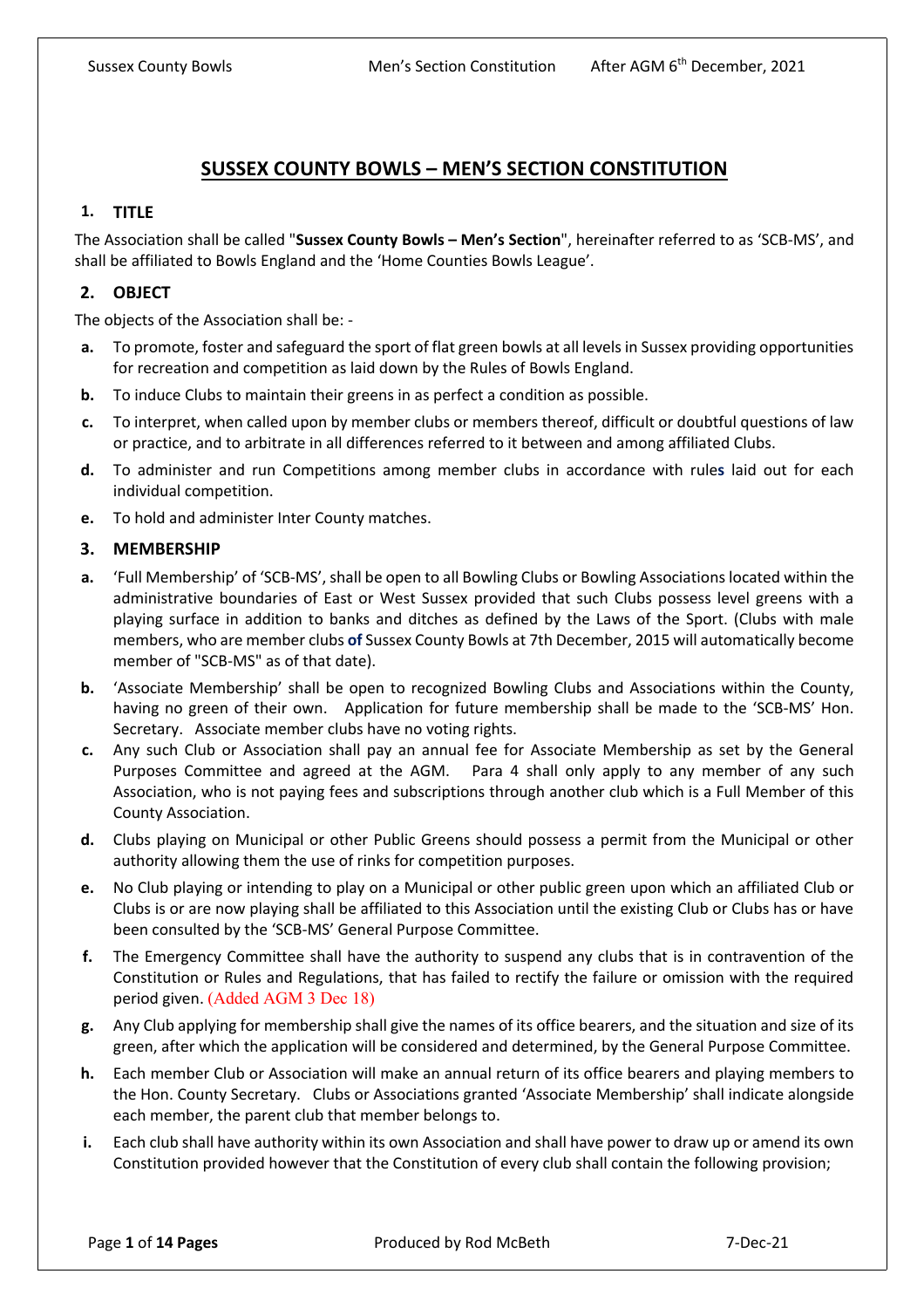"All matches shall be played in accordance with the Laws of the Game, as approved by Bowls England. The club and its members shall, as a condition of the continuance of affiliation to Bowls England, at all times and in all respects conform to and be bound by the Constitution of Bowls England".

- **j.** As a condition of membership a Club must agree to accept the Regulations of Bowls England and to abide by the Constitution and Rules and Regulation of Sussex County Bowls as published and as amended at any Annual or Special General Meeting. (Added AGM 3 Dec 18)
- **k.** Any club that is in contravention of the Constitution or Rules shall be notified by the County Secretary, of a specific period of time in which to rectify the failure or omission and if the matter is not satisfactorily resolved the club and its members shall be liable to be suspended from all bowling related activities within the County until such time as a satisfactory resolution is achieved. (Added AGM 3 Dec 18)

# **4. FEES AND SUBSCRIPTIONS** (Amended AGM 6 Dec 21)

- **a.** Every playing member of each affiliated club, is required to pay, through his club, the Annual County Affiliation fee due to 'SCB- MS', the amount of which shall be fixed at the Annual General Meetings, plus a Bowls England affiliation fee, as notified annually to the County.
- **b.** The Affiliation fees shall be requested from the Club by the 'SCB-MS' County Secretary annually and will be required to be received at a date that will be set out on the demand. Failure to pay the dues by the due date will disqualify the club from participating in the affairs of 'SCB-MS' until such fees are paid.
- **NB** These amounts shall be included in the annual fee that each member is required to pay to his club and all members should be aware that this portion of their annual membership fee - does not belong to - or remain with - the club - but is forwarded to the County and Bowls England as affiliation fees to those governing bodies.

### **5. ADMINISTRATION**

- **a.** i) The 'SCB-MS' shall be divided into four Divisions; 1, 2, 3 and 4. Each affiliated Club shall be assigned to one of the Divisions as determined by the Executive Committee.
- **b.** (i) The affairs of 'SCB-MS' shall be conducted by an Executive Committee consisting of the President, Vice President, Junior Vice President, Immediate Past President, Hon. Members, Chairman, Hon. Secretary, Hon. Treasurer, Hon. Competition Secretary, Hon Match Secretary, Hon. Coach, Hon. Assistant Secretary, Hon. Safeguarding Officer, BE Council Member, Hon. Secretary & Treasurer Benevolent Fund, Hon Chaplain, elected member of SCIBA. There shall also be from each Division, 2 Selection Committee Members, 1 Divisional Representative, 1 Divisional Competition Secretary and 1 Vice Patron Divisional Controllers.
	- (ii) In addition there shall be one delegate from each 'full member' or 'associate member' club with under 100 members and two delegates from each member club with 100 members and over.
	- (iii) Twenty five members to form a quorum.
- **c.** The Executive Committees shall meet at agreed intervals not less than three times a year including the AGM.
- **d.** Clubs may substitute their delegate at any time prior to the Meeting **by either the Club Secretary or Club Delegate**, giving notice to the 'SCB-MS' Hon. Assistant Secretary. Advance notification must be submitted by letter on Club headed notepaper or by email. In the event of it being necessary to nominate a substitute on the day of the meeting and close to the start time for the meeting, the Asst. Secretary (or Secretary if unable to contact the AS) must be notified by telephone prior to the time for the commencement of the Meeting.

It is the responsibility of the club to ensure that one of the above officers had received this information and the fact that an email has been sent or a message left on an answerphone is not deemed sufficient. The club must obtain confirmation that the substitute has been noted.

**e.** Emergency matters shall be dealt with by an "Emergency Committee" comprising the respective President, Immediate Past President, Vice President, Junior Vice President, Chairman, Hon. Secretary and Hon. Treasurer.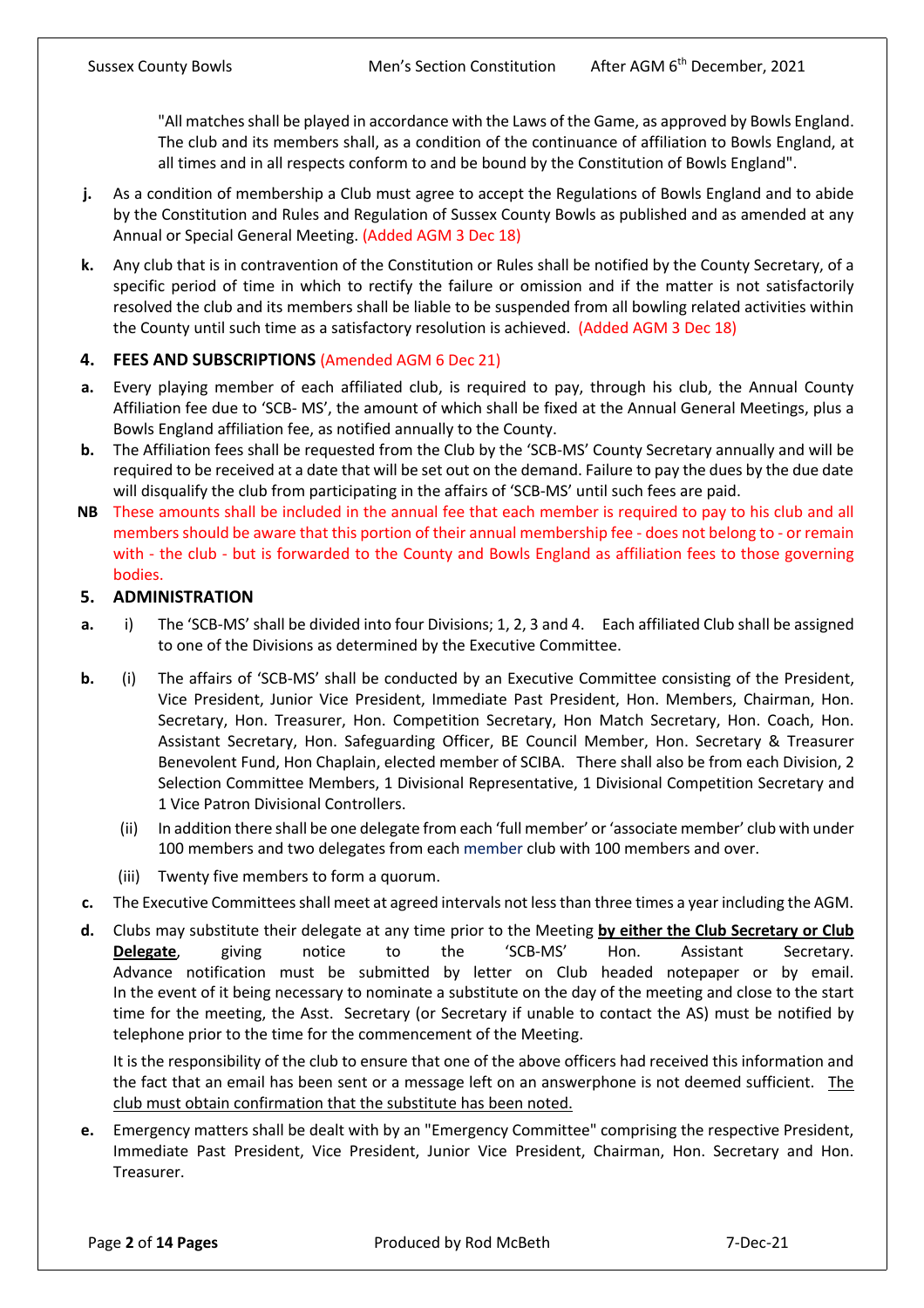- **f.** A complaint of misconduct of a club or member by ANY person shall be made in writing to the County Chairman. The County Chairman shall conduct preliminary investigations to consider if there is sufficient evidence to justify disciplinary proceedings and all actions taken shall be in accordance with Bowls England Regulation 9A. Providing the Regulations are then adhered to in their entirety, decisions of an Appeals Committee based on procedure and the rules of natural justice should not be an issue. All clubs must make reference in their Constitution to the use of Bowls England Regulation 9 for all matters relating to discipline and allegations of misconduct. (Amended AGM 7 Dec 20)
- **g.** E-mailing is an accepted form of communication between the Association and its member clubs and its use shall be deemed sufficient for the delivery and receipt of all notices and correspondence without the requirement to also send such notices and correspondence by overland mail. Correspondence will normally be forwarded to both the Club Secretary and the Club Delegate but where one - or both - of these appointments is/are not on email, or the same person fills both positions, then an email address of an alternative club member(s) must be supplied to enable correspondence to be emailed to a minimum of two members for every club.
- **h.** All Officers and other appointments made, will carry out duties in accordance with those laid down in the Job Responsibility for the post as issued to the incumbent and as amended by the GPC from time to time when necessary. (Added SGM 16 Apr 19)

# **6. SUSSEX COUNTY BOWLS MANAGEMENT COMMITTEE**

- **a.** The President, Hon. Secretary, Hon. Treasurer and one other representative elected from and nominated by the GPC, together with the equivalent members from the Women's Section, shall be members of Sussex County Bowls Management Committee.
- **b.** This Committee shall be responsible for liaison with Bowls England and the payment of Bowls England Affiliation and National Competition Fees.
- **7. GENERAL PURPOSES COMMITTEE** (herein after referred to as GPC)
- **a.** The GPC shall comprise the President, Vice President, Junior Vice President, immediate Past President, Chairman, Hon. Secretary, Hon. Treasurer, Hon. Assistant Secretary, Hon. Competition Secretary, Hon. Match Secretary and the Hon. Safeguarding Officer, together with one representative from each of the 4 Divisions. 8 members to form a quorum.
- **b.** The GPC shall make recommendations to the Executive Committee, deal with business referred to them and with any matters that may arise between Executive Committee Meetings.
- **c.** The GPC shall have the power to fill by Co-option vacancies occurring in the Committees with the exception of Presidential officer vacancies.
- **d.** The GPC shall meet at agreed regular intervals not less than three times a year.
- **e.** The GPC shall appoint Sub-Committees as necessary to fulfil the County's business.
- **f.** The offices of Hon. Safeguarding Officer, Hon. Chaplain, Hon. Accounts Examiner, Vice Patron Divisional Controllers, HCL & MC Manager, Under 25 Manager and BE Council Member, shall all be appointed by the GPC, together with a County Coach. (Amended AGM 7 Dec 20)
- **g.** The GPC shall make recommendations to the AGM for the positions of Divisional Selectors and Divisional Competition Secretaries. On election the Divisional Selectors shall be responsible to the GPC.

# **8. COMMITTEES OF APPEAL**

- **a.** The Executive Committee shall be empowered to adjudicate upon any disputes referred to them by member Clubs as to meaning or interpretation of the laws of the game, or of any of the rules, bye-laws, regulations and conditions, or any matter of practice, policy or complaint which it shall hold to be within its jurisdiction.
- **b.** The subject of reference or appeal must be stated in writing to the 'SCB-MS' Hon. Secretary, who shall call either a special meeting to discuss it, or postpone its consideration until the next ordinary meeting. All sides shall be heard, and the decision of an Executive Committee shall be final. Please note Section 5f.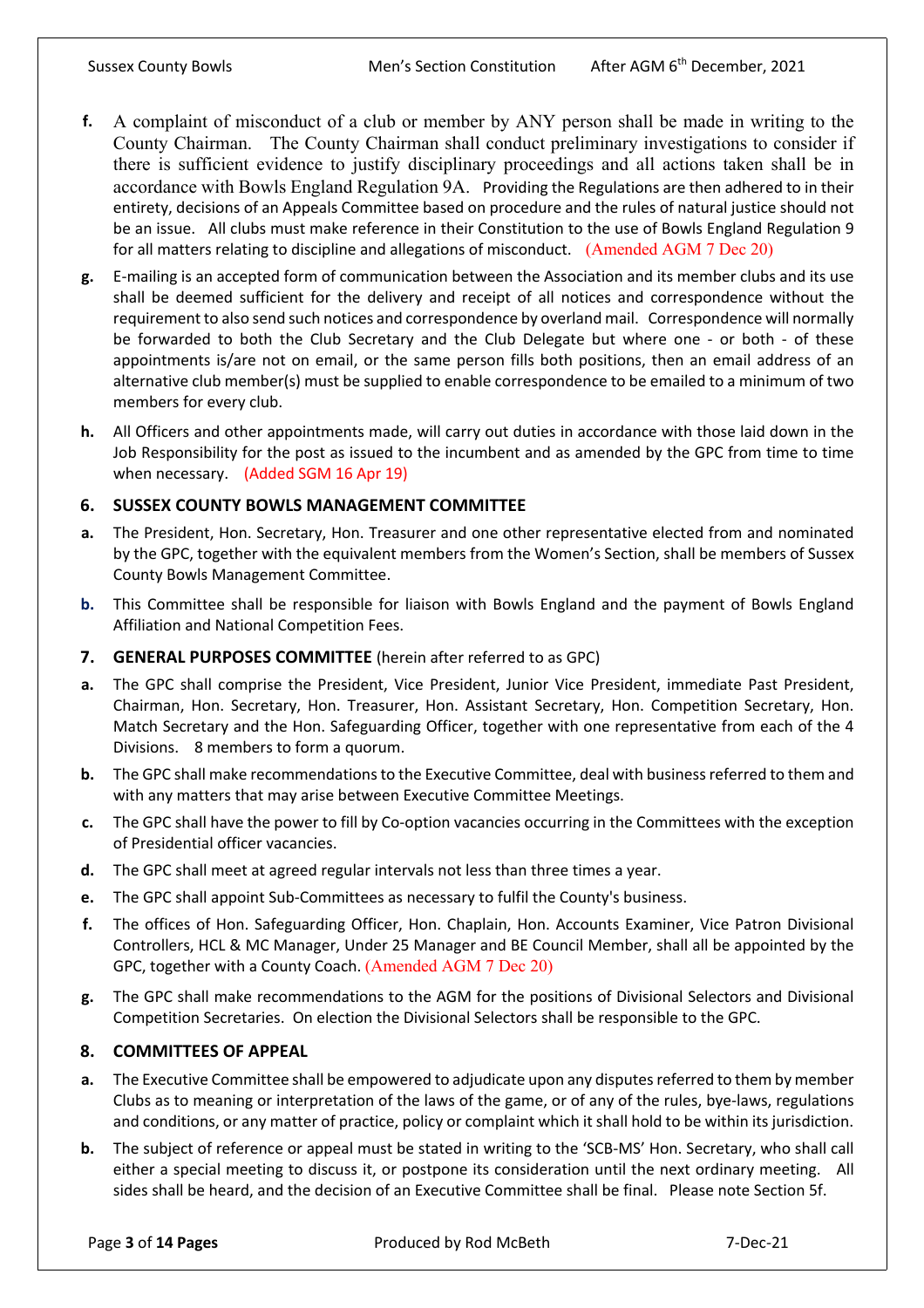### **9. HON. SECRETARY AND HON. TREASURER**

- **a.** The Hon. Secretary shall keep a record of all business transacted at all the meetings of 'SCB-MS' and submit a report at the Annual General Meeting.
- **b.** The Hon. Treasurer shall submit an annual statement of accounts at the Annual General Meeting and a Balance Statement to each GPC and Executive Meeting.
- **c.** A copy of the annual statements of accounts that shall have been examined by an Hon. Accounts Examiner and the notice convening the Annual General Meeting shall be forwarded to the Hon. Secretary and/or Delegate of each Club.
- **d.** The submission of affiliation fees to Bowls England and the provision of a named point of reference for Bowls England shall be the responsibility of the current appointed Joint Treasurer and Bowls England Administrator of the Sussex County Bowls Management Committee.

### **10. MEETINGS**

- **a.** The 'SCB-MS' Annual General Meeting shall be held not later than the end of December each year. The voting at such meeting shall be confined to members of the Executive Committee as provided In Rule 5b. All persons attending these meetings shall record their name and the Club to which they belong in the books provided for that purpose.
- **b.** On receipt of a requisition signed by the Secretaries of three or more member Clubs, the 'SCB-MS' Hon. Secretary shall call a Special General Meeting, such requisition to state the nature of the business to be transacted, and no other business than that so stated shall be transacted at such a meeting. Twenty One days' notice shall be given of all General and Special General Meetings.

### **11. ELECTION OF OFFICERS AND COMMITTEE MEMBERS**

- **a.** The Officers of the Association shall be the President, Vice President, Junior Vice President, Immediate Past President, Chairman, Hon. Secretary, Hon. Treasurer, Hon. Assistant Secretary, Hon. Match Secretary and Hon. Competitions Secretary. (Added SGM 3 Apr 17)
- **b.** At the Annual General Meeting a Junior Vice President, Chairman, Hon. Secretary, Hon. Treasurer, Hon. Assistant Secretary, Hon. Match Secretary, Hon. Competition Secretary shall all be elected. There shall also be elected from each of the four Division**s**, 2 Selection Committee Members, 1 Divisional Representative, and 1 Divisional Competition Secretary. Nominations for any of these positions must be sent by the Nominee's own club on Club headed paper to the 'SCB-MS' Hon. Secretary and received not later than a date to be notified.

**NB.** Election for the six 'Senior Officers' shall only occur every three years - unless a vacancy occurs, or the GPC recommend to the Executive Committee that such an event shall take place. Commencing in 2016:

Year 1: Election of Chairman and Assistant Secretary; Year 2: Election of Treasurer and Match Secretary; Year 3: Election of Secretary and Competition Secretary.

- **c.** No nominations shall normally be required at the Annual General Meeting for the offices of President, Vice President and Immediate Past President as those positions shall be filled by natural progression after one year, but in the event of a vacancy then an election shall take place.
- **d.** On the recommendation of the GPC Committee, a BE Council Member shall be elected together with two delegates to the Home Counties BA and one delegate to SCIBA.
- **e.** Notwithstanding Rule 11 (a), in the event of the Presidential Office becoming vacant, the Vice President shall deputise, or, if considered expedient, a Special General Meeting may be called to fill such vacancy. Nominations for any of these offices must be sent by the Nominee's club to the appropriate 'SCB-MS' Hon. Secretary not less than four weeks prior to the Special General meeting called for that purpose.

#### **12 HONORARY MEMBERSHIP AND RECOGNITION AWARDS**

**a.** All Past Presidents shall become Hon. Members.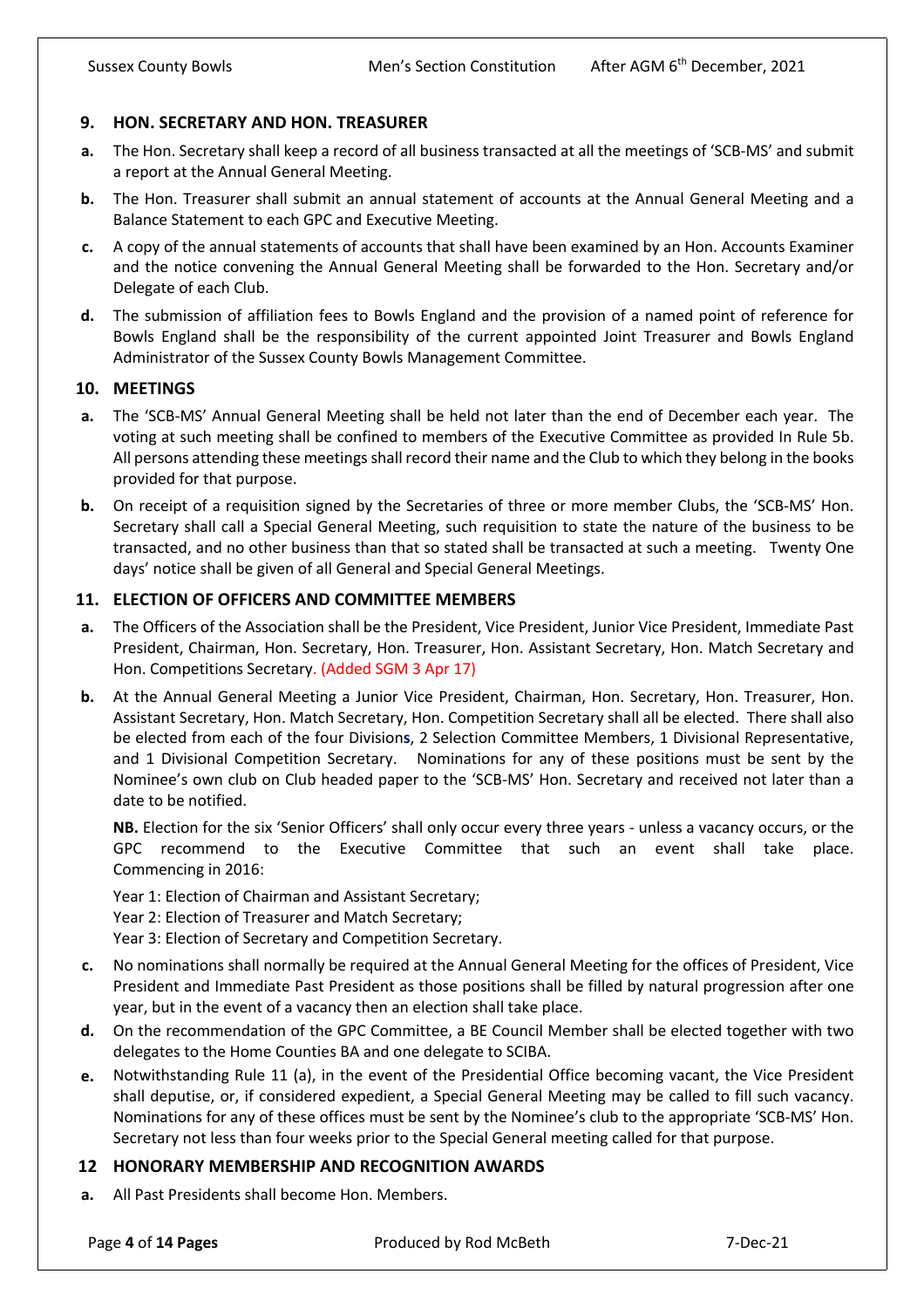- **b.** The 'SCB-MS' GPC, shall have powers to award Honorary Membership, as recognition for outstanding services to 'SCB-MS'.
- **c.** Clubs will be invited to forward nominations, to the 'SCB-MS' Hon. Secretary, of members of either gender, who they feel have given exceptional service to their club, and these people will be considered for the Mike Newth Trophy. The County Management Committee will meet to consider all applicants and the winner will be announced at the respective AGM.

## **13. VICE-PATRONS/BE PATRONS**

Any member of the 'SCB-MS' section may become a Vice-Patron of the County or a BE Patron, on payment of the appropriate annual subscription.

# **14. BENEVOLENT FUND**. (Added SGM 3 Apr 17)

- **a.** The County Benevolent Fund was awarded Charitable Status in June 1974. It shall be managed by a Committee consisting of four permanent Trustees, one of whom shall be elected as the Secretary/Treasurer and shall operate under the terms of the Benevolent Fund Constitution. Replacement Trustees shall be appointed by that Committee in accordance with Rules and Regulations of the Charity Commission and the GPC informed accordingly.
- **b.** The business of the Committee shall be entirely confidential and restricted solely to members of that Committee and auditors, with an Annual Report and audited Financial Statement being presented to the AGM and published on the County website.
- **c.** A form shall be sent annually to all clubs seeking donation to the fund and only clubs who make annual donations will be eligible to receive assistance from the fund.

### **15. SEVERANCE OF MEMBERSHIP**

It shall be competent for the Executive Committees after due investigation of the facts and, if need be, the examination of witnesses and relevant documentary evidence, to suspend or determine the membership of any Club.

### **16. COMPETITIONS**

- **a.** The Executive Committee shall have entire control of the inter-county matches and other competitions and draw up rules and regulations for the latter, or they may delegate such powers to sub-committees appointed by them for that purpose.
- **b.** Affiliated Clubs are expected to give reasonable facilities for the holding of competitions promoted by SCB for which the use of a neutral green is required.

### **17. SELECTION COMMITTEE**

- **a.** Nominations for the Selection Committees must be received by the Hon. Secretaries not later than 1st November each year. Nominees must be the holders of a Sussex County B.A. (Outdoor) Blazer badge, at the time of nomination.
- **b.** The GPC shall have the power to fill by Co-option vacancies occurring in the Selection Committee.

### **18. VOTING PROCEDURES (Amended AGM 6 Dec 21)**

**a.** (i) No person in whatever capacity shall have more than one vote in any one matter except that, in the event of any tie in voting the Chairman or his/her authorised Deputy shall exercise his/her casting vote.

#### **b. General Meetings**

- (i) All Members of the Executive Committee. other than delegates of 'associate member clubs', [elected Officers, Committee Members, Hon. Members and Club Delegates or their properly nominated Substitute – see Rule 5 (b)] – shall all have one vote, except that only Executive members from the relevant Division shall be eligible to vote for the election of Divisional Representatives, Divisional Selectors and Divisional Competition Secretaries for their Division.
- (ii) In the event of a tie in voting the Chairman or his/her authorised Deputy shall have a casting vote in all matters other than when two candidates are tied for an elected post in which case an additional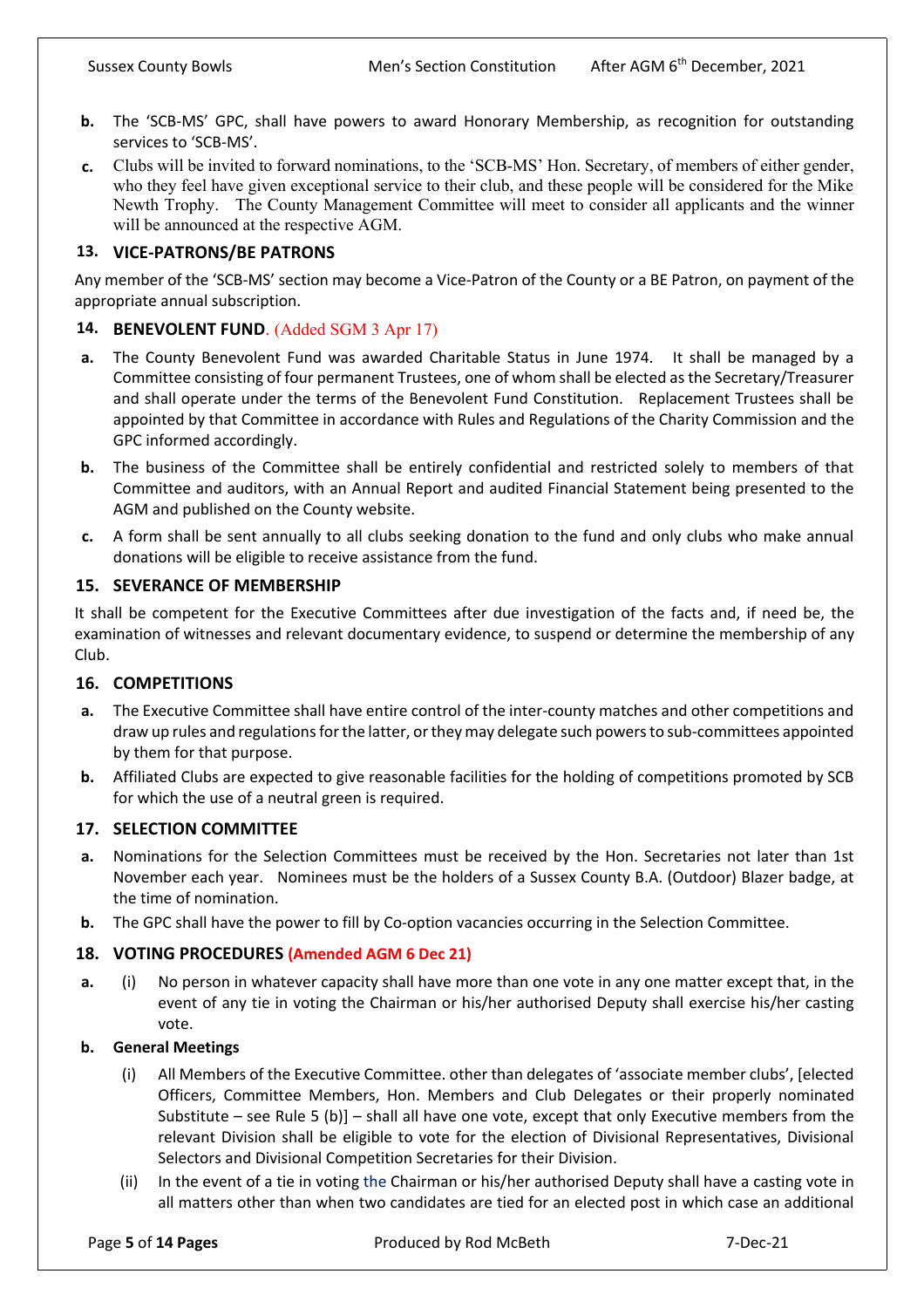and secret ballot will be held with the following three Officers voting – The Chairman, President and Secretary. In the absence of one of these three the Treasurer shall deputise. The winner shall be decided by the majority of the three votes.

### **c. Executive Meetings.**

(i) Only Club delegates, other than delegates of 'associate member clubs', or their properly nominated Substitutes shall be entitled to vote.

# **19. ALTERATION OF RULES**

Alterations of or additions to all or any of the foregoing Rules shall be made only at an Annual General Meeting or at a Special General Meeting convened for that purpose. Written notice of the terms of the proposed alterations must be sent to the 'SCB-MS' Hon. Secretary not later than four weeks prior to the date of such meeting, and notice of such proposed alteration shall be sent to each Club with the notice convening the meeting.

# **20. GENERAL DATA PROTECTION REGULATIONS MAY 2018** (Amended AGM 3 Dec 18)

All Clubs that supply a list of their members for whatever reason shall be deemed to be aware of the provisions of the Act relating to the disclosure of personal information and to have given their authorisation to such disclosure. Information of GDPR is contained in Appendix 1.

### **21. INSURANCE INDEMNIFICATION**

### **a. SCB-MS requires each member Club to have adequate insurance**.

- **b.** (i) All Honorary Officers, Delegate Officers and Management Officers of SCB–MS, except in the case of wilful default or fraudulent acts or omissions, shall be indemnified by and out of the funds of SCB-MS, against any loss, damage, expenses or liability incurred by reason or in connection with any legal proceedings instituted against them or any of them for any act done, omitted or suffered in relation to the performance of any of their duties in respect of SCB–MS.
	- (ii) SCB–MS shall effect any appropriate insurance cover in respect of the indemnity provision of this clause at the expense of SCB–MS.
	- (iii) Each member of SCB–MS shall (to the extent that such person is not entitled to recover under any other policy of insurance) be entitled to be indemnified out of any and all funds available to SCB–MS, which may lawfully be so applied, against all costs, expenses and liabilities whatsoever incurred by such person in the proper execution and discharge of duties undertaken on behalf of SCB–MS or arising there from, or incurred in good faith in the purported discharge of such duties.

### **22. EQUALITY AND DIVERSITY STATEMENT**

SCB**-**MS acknowledges its responsibility under this Legislation to ensure that nobody is unfairly discriminated against solely on grounds of gender, sexuality, age, race, religious belief, disability or level of personal income whilst participating, or seeking to participate, in the Sport of Bowls in Sussex.

### **23. SAFEGUARDING POLICY**

The SCB**-**MS is committed to promoting a safe environment in which children and vulnerable adults can enjoy taking part in games of bowls. It will seek to underpin and enforce this commitment by following and promoting the joint Child Protection Policy and Procedures of the National Governing Bodies.

### **24. DISSOLUTION/LIQUIDATION OF SCB**

In the event of the dissolution/liquidation of SCB**-**MS the funds and assets of SCB**-**MS remaining after its assets and liabilities have been satisfied, including the costs and expenses of liquidation, shall be distributed by the SCB**-**MS in General Meeting to a sporting body which is established substantially or primarily for the purpose of promoting any game or sport, providing that the game or sport is conducted for the recreation and benefit of the general public of Sussex and no part of the income or other funds of the body corporate operating such sport is used or available to be used for the pecuniary profit of any proprietor, member or shareholder.

### **25. NOTIFICATION OF RULES**

It is the duty of every Club to ensure that each of its members is aware of these rules.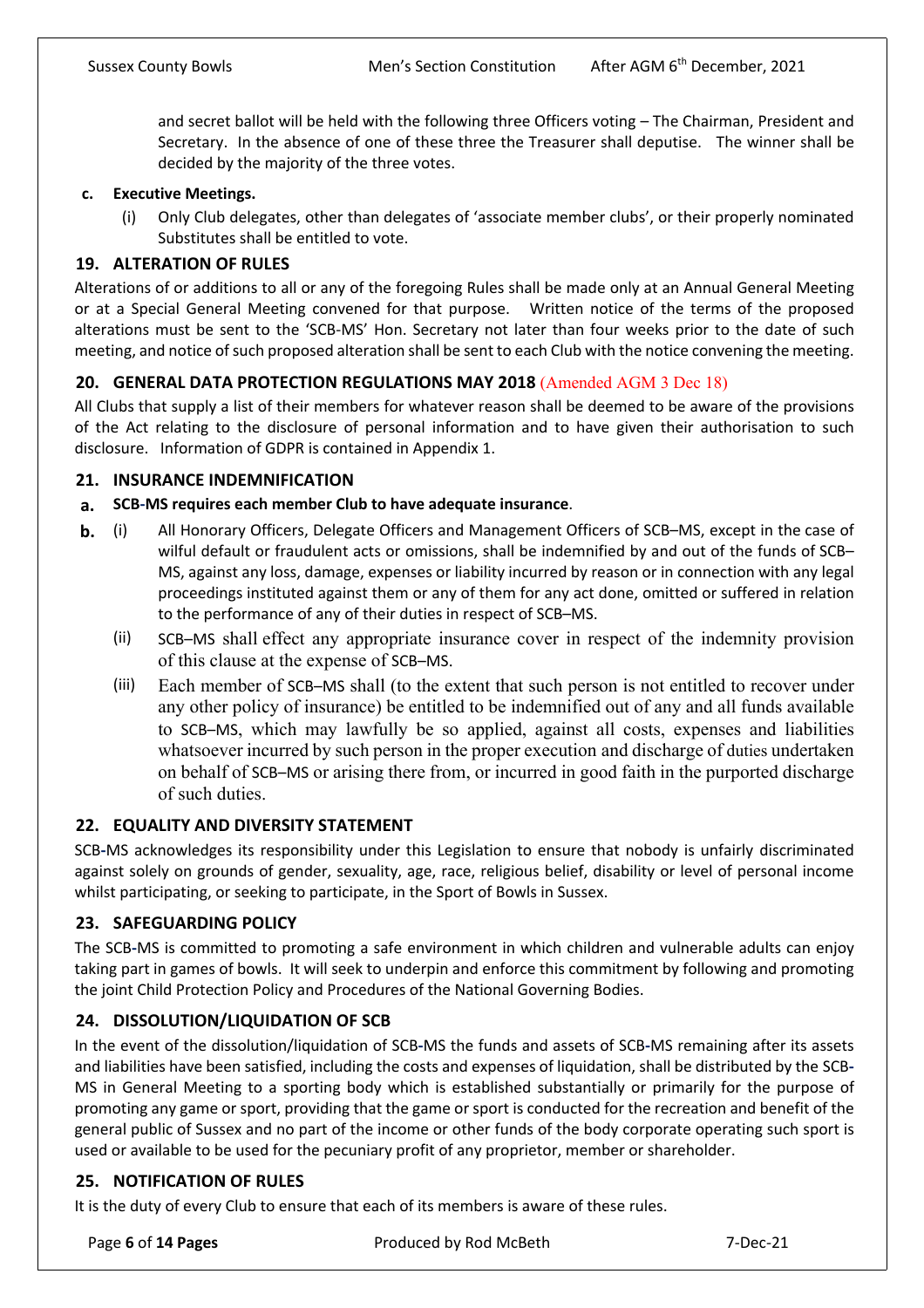## **26. MATTERS NOT PROVIDED FOR**

Any matters, which arise, that are not covered by this Constitution shall be brought before the General Purpose Committee for discussion and then, if deemed to be appropriate, to the Executive Committee Meeting or Special General Meetings convened for that purpose.

# **APPENDIX 1 - DATA PRIVACY POLICY IN ACCORDANCE WITH THE GENERAL DATA PROTECTION REGULATIONS**

# **STATEMENT**

# 1. **About this Policy**

- a. We are committed to respecting your privacy. This notice is to explain how we may use your personal information we collect, before, during and after your membership with us.
- b. This notice applies to you if you have registered to become or are a member of any club within Sussex County Bowls – Men's Section.
- c. this notice explains how we comply with the law on data protection, what your rights are and for the purpose of data protection we will be the controller of any of your personal information.
- d. References to we, our or us in this privacy notice are to Sussex County Bowls Men's Section.
- e. We have NOT appointed a Data Protection Officer to oversee out compliance with data protection laws as we are not required to do so, but our Data Protection Compliance Manager, has overall responsibility for data protection compliance in our organisation. Contact details are set out in the 'Contacting Us' section at the end of this document.

### 2. **Personal Information we may collect from your Club in respect of you.**

Dependant on your position within the Club we may seek for you to provide to us such information as:

- a. Personal contact details that allow us to contact you directly such as name, title, address, email address and telephone number(s).
- b. Records of your interactions with us such as telephone conversations, emails and other correspondence.
- c. Records of your attendance at events organised by us;
- d. Records and assessments of competition results, details regarding events/matches/games attended and performed;
- e. Any disciplinary and grievance information.

# 3. Special Categories of Personal Information.

We may also collect, store and use, the following 'special categories' of more sensitive personal information regarding you:

a. Information about your health, including medical conditions;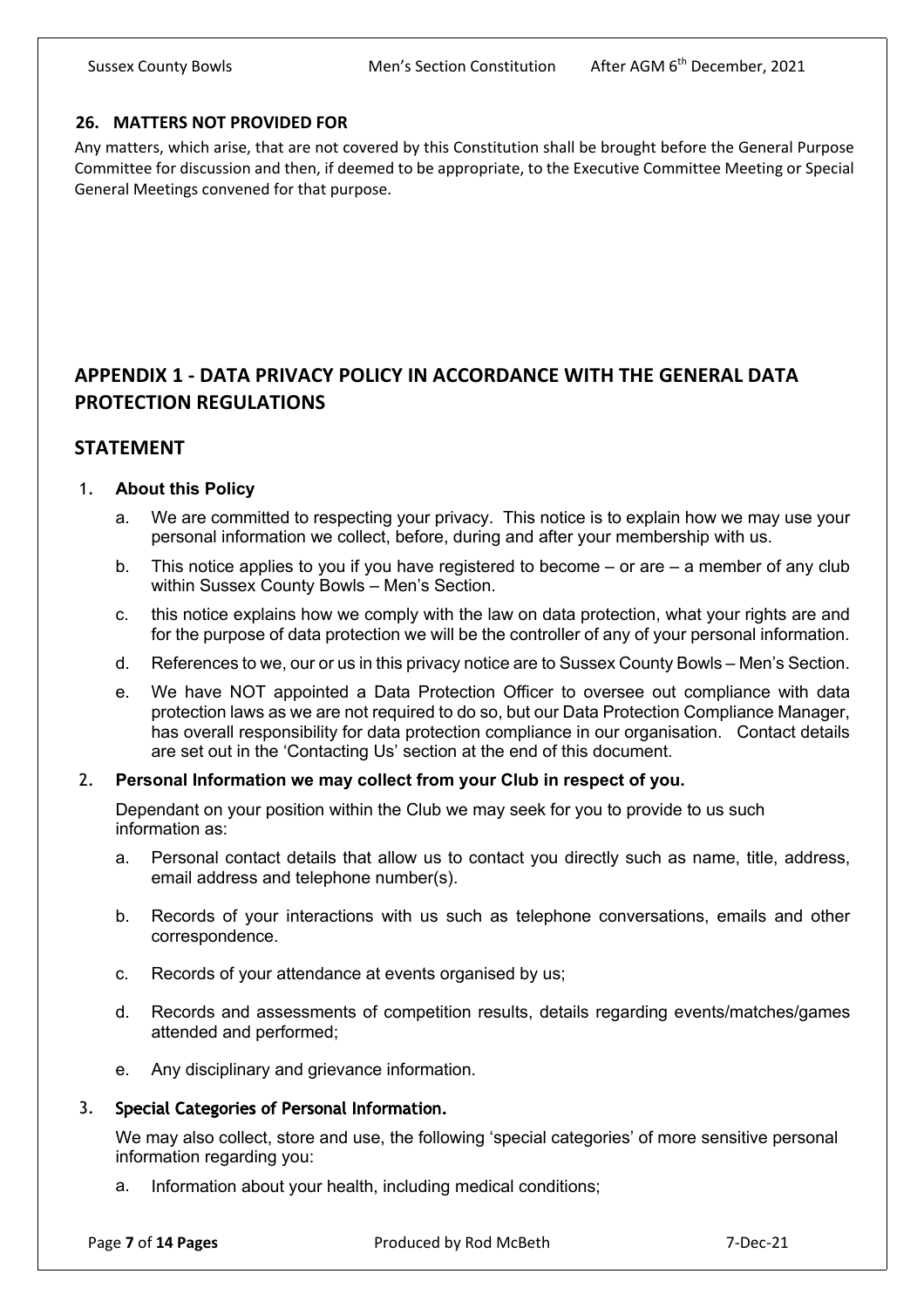b) Information about any special dietary requirements.

In relation to the 'special category' personal data that we do process we do so on the basis that:

\* It is based on your explicit consent.

### 4. Where we collect your Information

We typically collect personal information when your club completes each of the Annual Affiliation Forms, or when replacement officers are appointed, the pre-season list of club members, when you apply to enter Competitions or to play for the County, when you make a query or complaint or when you correspond with us by phone, email or in some other way.

#### 5. **Use made of the information.**

The table below describes the main purposes for which we process your personal information, the categories of your information involved and our lawful basis for being able to do this.

| <b>Type of information</b>                                                                                                                                                                          | <b>Purposes</b> .                                                                                                                                                                                      | <b>Lawful basis</b>                                                                                    |
|-----------------------------------------------------------------------------------------------------------------------------------------------------------------------------------------------------|--------------------------------------------------------------------------------------------------------------------------------------------------------------------------------------------------------|--------------------------------------------------------------------------------------------------------|
| A list of all Member's Christian<br>and Surname - twice annually<br>in October and by 30th April<br>and any later additions to club<br>membership.                                                  | Information required to be<br>held by the County Secretary.                                                                                                                                            | This is necessary for us to<br>pursue our legitimate interests<br>in operating Sussex County<br>Bowls. |
| e-mail<br>address,<br>Name,<br>and<br>telephone<br>address<br>of<br>each Club<br>number<br>Secretary -<br>annually<br>in<br>October and on change of<br>incumbent.                                  | Information required to be<br>held by the County Secretary<br>and except for the address,<br>published on the County<br>Also, for onward<br>website.<br>to<br><b>Bowls</b><br>transmission<br>England. | This is necessary for us to<br>pursue our legitimate interests<br>in operating Sussex County<br>Bowls. |
| Name, e-mail address and<br>telephone number of each<br>Club<br>Delegate,<br>Match<br>Secretary and Treasurer -<br>annually in October and on<br>change of incumbent.                               | Information required to be<br>held by the County Secretary<br>and for the Delegate and<br>Match Secretary, published<br>on the County website.                                                         | This is necessary for us to<br>pursue our legitimate interests<br>in operating Sussex County<br>Bowls. |
| Name, e-mail address and<br>telephone number of at least<br>two members of each club -<br>annually in October and on<br>change of incumbent.                                                        | Information as required to be<br>held by the County Secretary.                                                                                                                                         | This is necessary for us to<br>pursue our legitimate interests<br>in operating Sussex County<br>Bowls. |
| Name, e-mail address and<br>number<br>telephone<br>of<br>all<br>entrants to Competitions -<br>annually in October.                                                                                  | Information as required to be<br>by the Competition<br>held<br><b>Secretaries</b><br>and<br>made<br>other<br>available<br>to<br>Competitors.                                                           | This is necessary for us to<br>pursue our legitimate interests<br>in operating Sussex County<br>Bowls. |
| Name, e-mail address and<br>number<br>of<br>telephone<br>all<br>players who wish to play in<br>any County<br>matches<br>$\overline{\phantom{m}}$<br>annually in October and for<br>later additions. | Information as required to be<br>held by the County Secretary,<br>Selection Committee<br>and<br>Team Managers and made<br>available to other players.                                                  | This is necessary for us to<br>pursue our legitimate interests<br>in operating Sussex County<br>Bowls. |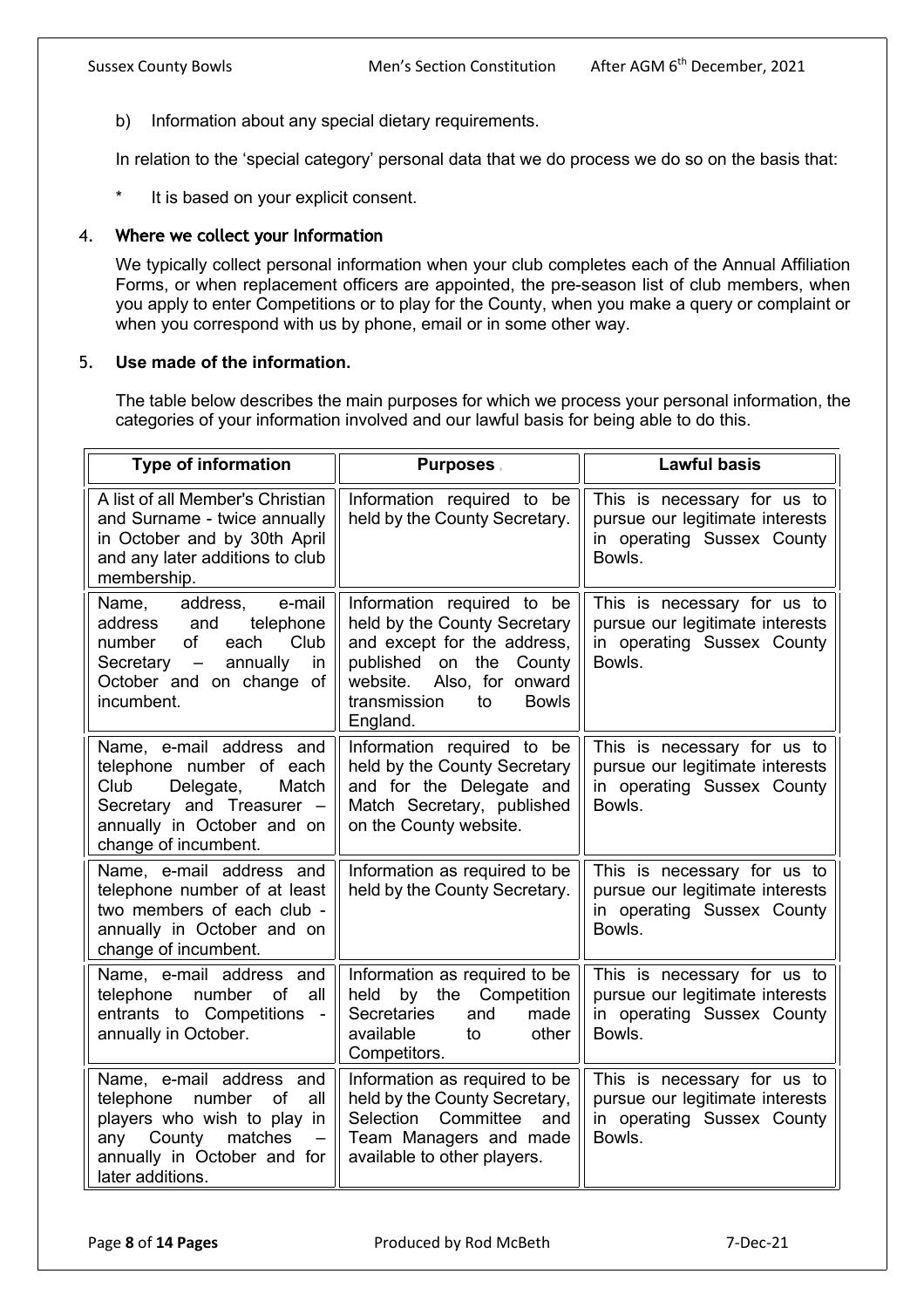Sussex County Bowls Men's Section Constitution After AGM 6th December, 2021

| Address, email or Tel. details -<br>for any player - if specifically<br>requested by the County<br>Secretary. | Information as required by<br>the County Secretary for<br>specific legitimate reason. | This is necessary for us to<br>pursue our legitimate interests<br>in operating Sussex County<br>Bowls.                                                                                   |
|---------------------------------------------------------------------------------------------------------------|---------------------------------------------------------------------------------------|------------------------------------------------------------------------------------------------------------------------------------------------------------------------------------------|
| of<br>videos<br><b>Photos</b><br>and<br>Members<br>winning<br>- on Finals<br>Competitions<br>Days.            | Posting<br>the<br>County<br>on<br>website and possible usage<br>in press releases.    | Consent. We will seek the<br>Member's consent on their<br>Competition Entry Form and<br>the Member may withdraw<br>their consent at any time by<br>contacting us by e-mail or<br>letter. |
| Information<br>Dietary<br><b>on</b><br>requirements.                                                          | For Annual Dinner and meals<br>after County Matches.                                  | Consent. We will seek the<br>information from members on<br>their Annual Dinner Form and<br>when selected for<br>County<br>Matches.                                                      |

For some of the information you will have a legal, contractual or other requirement or obligation for you to provide us the personal information that we request. If you do not provide us with the requested personal information we may not be able to admit you as a member or member club or we may not be able to properly perform our contract with you or comply with legal obligations and we may have to terminate your affiliation. For other personal information you may not be under any obligation to provide it to us, but if you do not provide it we may not be able to properly provide the services required

Where you have given us your consent to use your personal information in a particular manner, you have the right to withdraw that consent at any time, which you may do so by contacting us as described in the 'Contacting Us' section below.

Please note however that the withdrawal of your consent will not affect any use of the date made before you withdrew your consent and we may still be entitled to hold and process the relevant personal information to the extent that we are entitled to do so on bases other than your consent. Withdrawing consent may also have the same effect as not providing the information in the first place, for example we may no longer be able to provide certain facilities to you.

# 6. **Direct Marketing**

**Email, post and SMS Marketing.** We will only send marketing messages to you that are relevant to the Sport of bowls or that we consider you may be interested in.

### 7. **Disclosure of your Personal Information**

We share some of your personal information as necessary with:

- a. The governing Body of our Sport Bowls England. We may pass your personal data to Bowls England when we are required to do so and when it is in the legitimate interest of the club and Sussex County Bowls to do so.
- b. Officers of the Association as required, to enable them to undertake their responsibilities;
- c. Police, and Law enforcement officers to assist with the investigation and prevention of crime and the protection of national security.
- d. We will never sell your personal data. We will not share your personal data with any third parties without your prior consent (which you are free to withhold) except where we are required to do so by law.

### 8. **How we protect your personal data**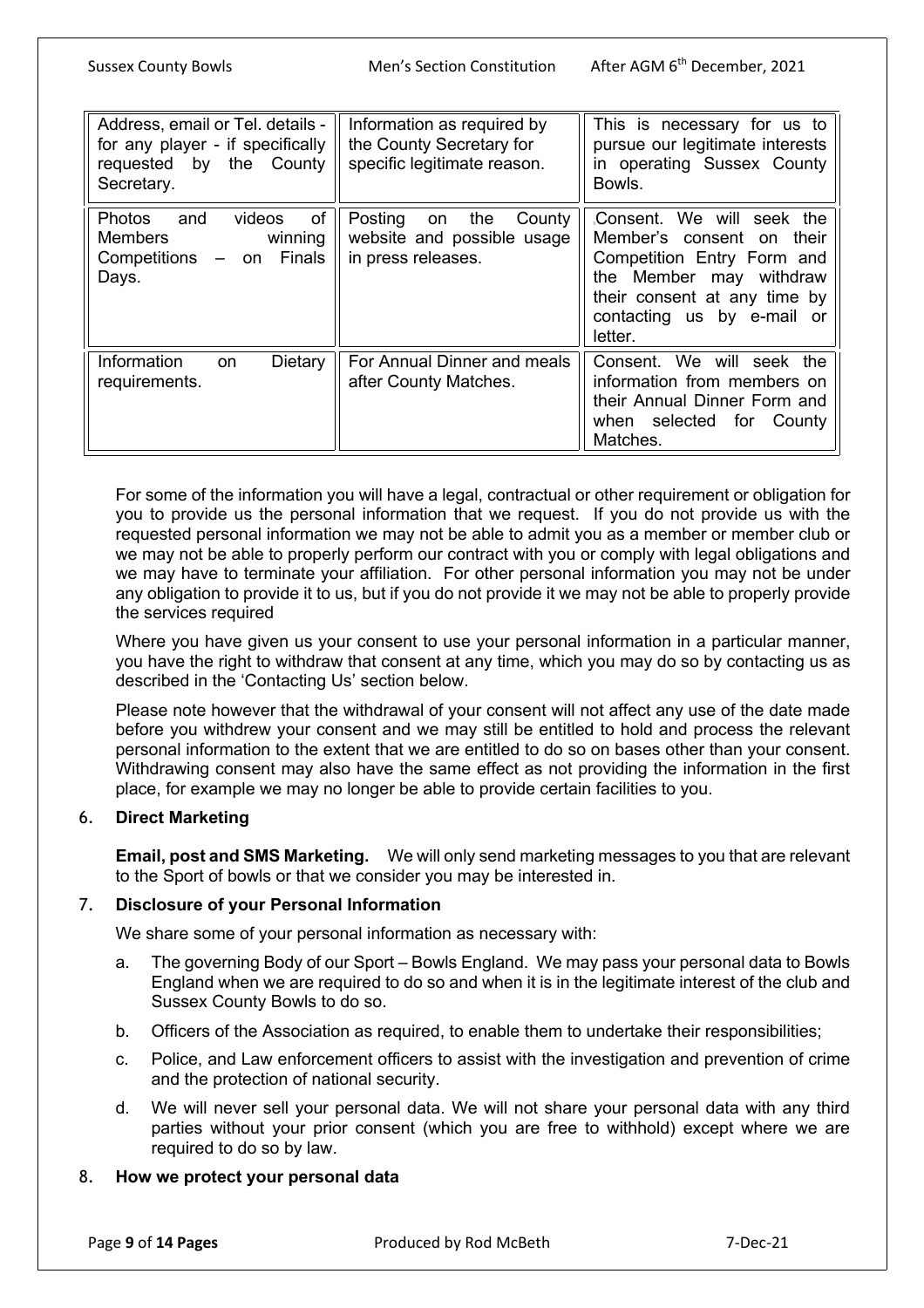- a. We have implemented generally accepted standards of technology and operational security in order to protect personal data from loss, misuse, or unauthorised alteration or destruction.
- b. We will notify you promptly in the event of any breach of your personal data which might expose you to serious risk.

## 9. **Who else has access to the information you provide us?**

- a. We will never sell your personal data. We will not share your personal data with any third parties without your prior consent (which you are free to withhold) except where we are required to do so by law or as set out in the table above.
- b. We may also pass your personal data to Bowls England when it is in the legitimate interest of the club and Sussex County Bowls to do so.

### 10. **How long do we keep your information?**

- a. We will hold your personal data on our systems for as long as you are a member of a Club within this County and for as long afterwards as it is in the County's legitimate interest to do so or for as long as is necessary to comply with our legal obligations. We will review your personal data every year to establish whether we are still entitled to process it. If we decide that we are not entitled to do so, we will stop processing your personal data except that we will retain your personal data in an archived form in order to be able to comply with future legal obligations.
- b. We securely destroy all information once we have used it and no longer need it.

### 11. **Your rights**

- a. You have rights under the GDPR:
	- i) to access your personal data;
	- ii) to be provided with information about how your personal data is processed;
	- iii) to have your personal data corrected;
	- iv) to have your personal data erased in certain circumstances;
	- v) to object to or restrict how your personal data is processed;
	- vi) to have your personal data transferred to yourself or to another business in certain circumstances;
- b. You have the right to take any complaints about how we process your personal data to the Information Commissioner:

### https://ico.org.uk/concerns/

### 0303 123 1113.

#### Information Commissioner's Office Wycliffe House Water Lane Wilmslow Cheshire SK9 5AF

For more details, please address any questions, comments and requests regarding our data processing practices to our County Secretary as detailed on the County website www.sussexcb.co.uk

#### 12. **Changes to this Notice**

We may update this privacy notice from time to time When we change this notice in a material way, we will update the version date at the bottom of the page. For significant changes to this notice we will try to give you reasonable notice unless we are prevented from doing do. When required by law we will seek your consent to changes in the way we use your personal information.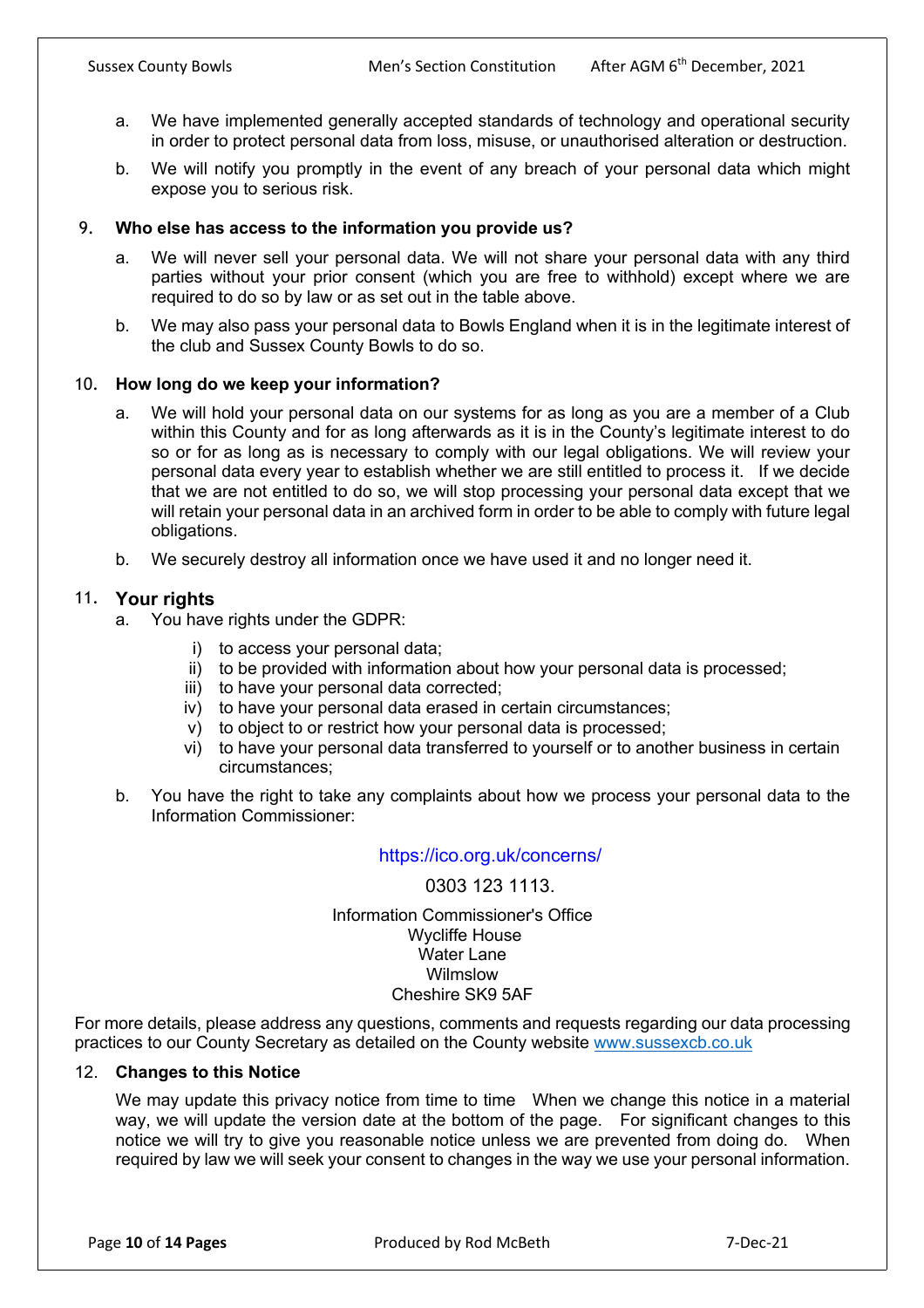# 13. **Contacting Us**

In the event of any query or complaint in connection with the information we hold about you, please email sussexcb@gmail.com.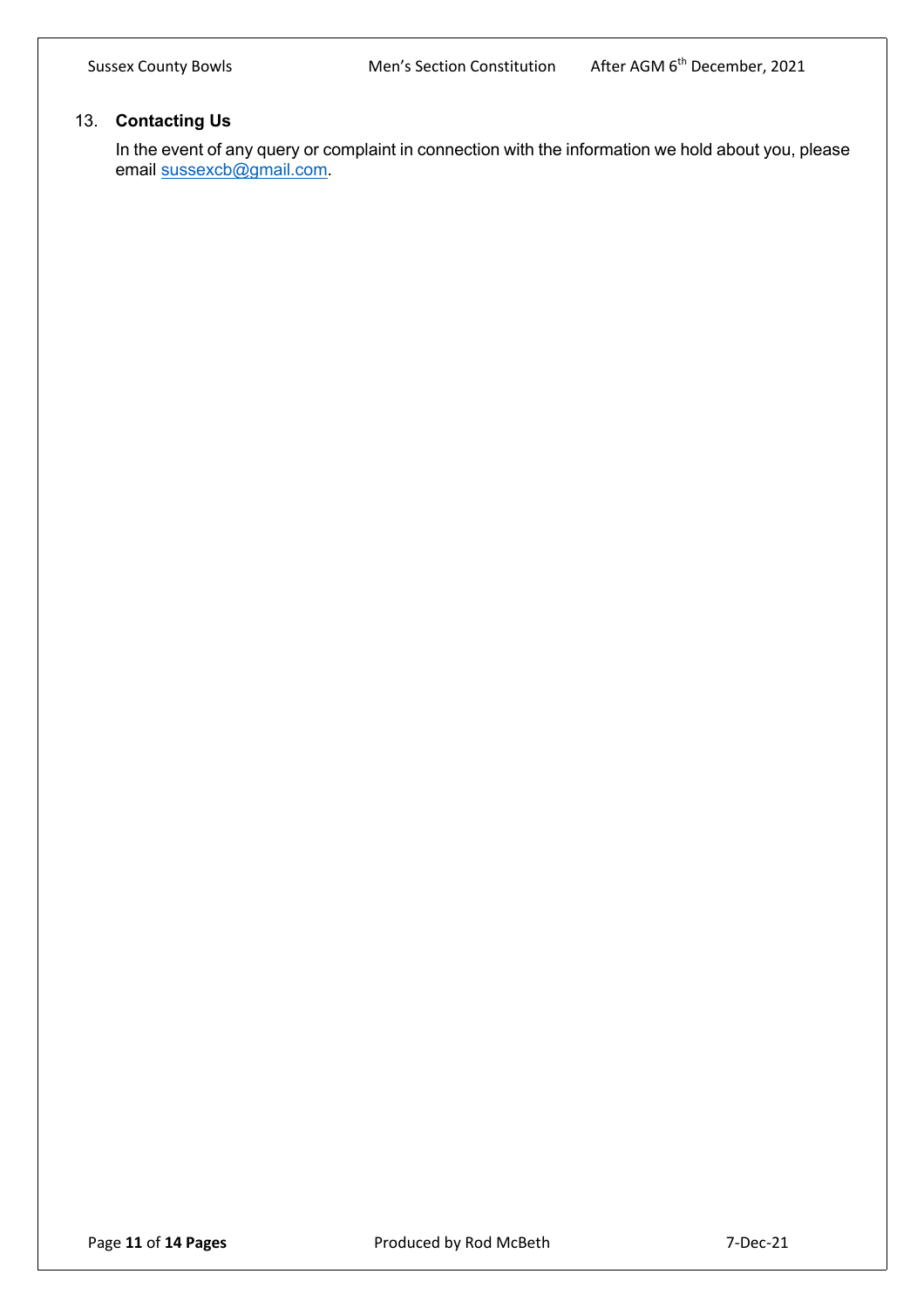# **SUSSEX COUNTY BOWLS – MEN'S SECTION CONSTITUTION**

# **APPENDIX 2 – SAFEGUARDING POLICY AND AIMS** (Added AGM 6 Dec 21)

### Working together to safeguard children and adults at risk.

It is not possible to eliminate all risks, but it is important that those in bowls with a specific responsibility for junior players, adults at risk and members can demonstrate that they have assessed the risks and taken all possible steps to minimise them.

To fulfil our commitment to safeguard and promote the welfare of children and adults at risk, Sussex County Bowls has set out the following aims and objectives:

### Safeguarding and Child Protection Policy Aims

# To provide young people with appropriate safety and protection whilst in the care of the club and help them to enjoy their experience of the sport of bowls.

# To reassure parents that their children will receive the best practicable care possible whilst participating in activities within the club.

# To provide support to club members and volunteers to make informed and confident responses to specific child protection issues and to fulfil their role effectively.

### Adults at Risk Policy Aims

# The purpose of this policy is to outline the duty and responsibility of staff/volunteers working on behalf of the Bowls Club in relation to Safeguarding Adults at risk.

# All adults have the right to be safe from harm and must be able to live free from fear of abuse, neglect and exploitation.

### **Objectives**

# Everyone who participates in bowls is entitled to do so in a safe and enjoyable environment. The County is committed to helping everyone in bowls accept their responsibility to safeguard adults at risk, from harm and abuse.

# All suspicions and allegations of abuse and poor practice will be taken seriously and responded to swiftly and appropriately.

# Staff and volunteers have a responsibility to report concerns to their Club Safeguarding Officer, who must immediately notify the SCB Safeguarding Lead.

### **In order to meet these aims and objectives, the following is the County SAFEGUARDING POLICY**

# All Clubs are required to appoint a Safeguarding Officer, who should serve on the Club committee. To download a full role description please visit the safeguarding section of the website: www.sussexcb.co.uk or contact the County Safeguarding Lead.

# All Administrators, Officials, Coaches and Safeguarding Officers working with children and young people under the age of eighteen are required to obtain Disclosure and Barring Service (DBS) enhanced clearance and this clearance must be renewed every three years.

It is a criminal offence to recruit someone in regulated activity who is barred from working with children.